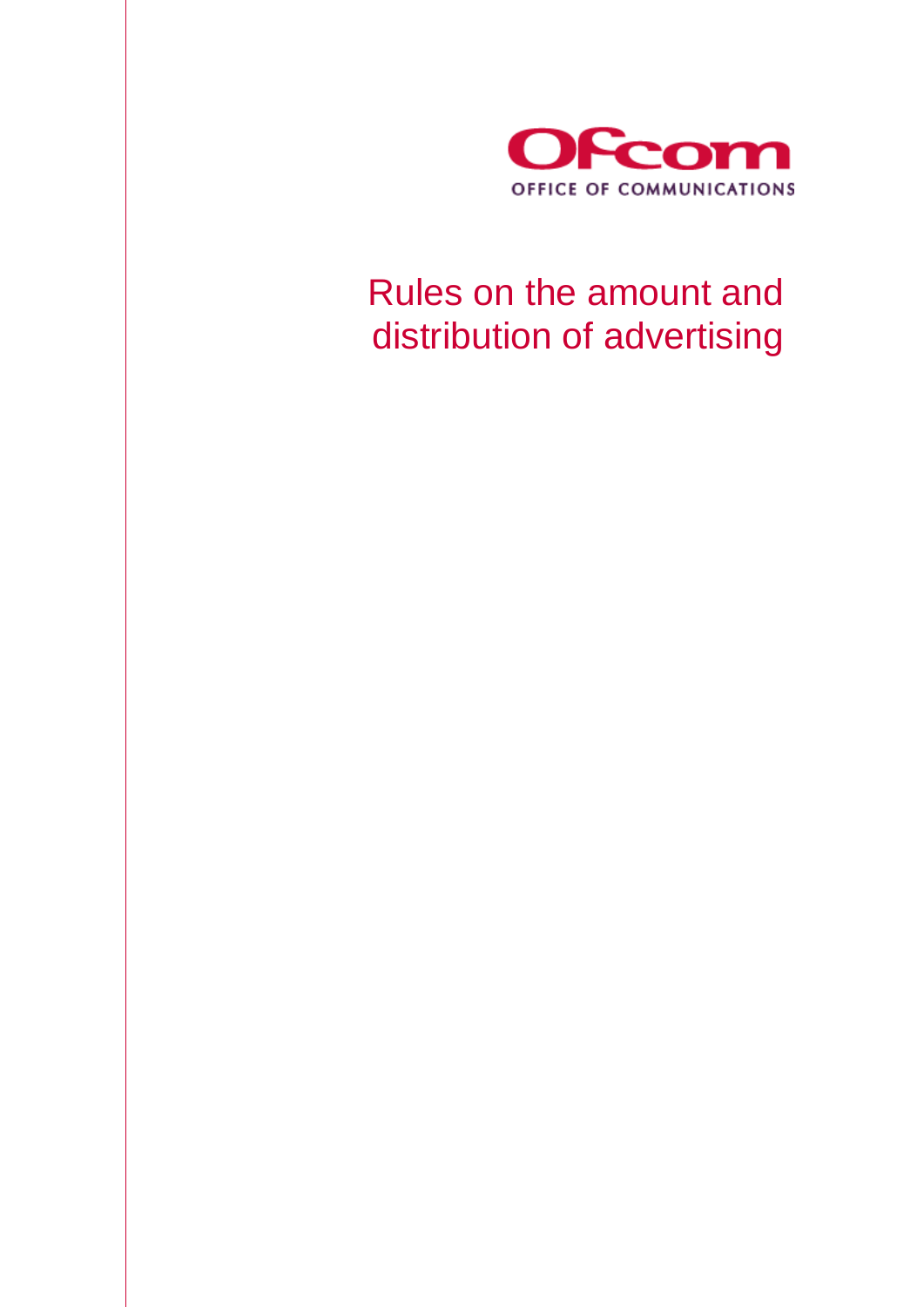# **Contents**

#### Section **Page**

|    | Foreword                                                |    |
|----|---------------------------------------------------------|----|
|    | <b>Amount of Advertising</b>                            | 2  |
|    | The Calculation of Advertising Time                     |    |
|    | General Separation of Advertisements and Programmes     | 5  |
|    | Particular Separations of Advertisements and Programmes | 7  |
| 5  | Internal Breaks in Programmes                           | 8  |
| 6  | <b>Recognition of Natural Breaks</b>                    | 10 |
|    | <b>Long Advertisements</b>                              | 12 |
| 8  | Teleshopping and Self-Promotional Channels              | 13 |
| 9  | Advertising on Local Television Channels                | 16 |
| 10 | <b>Parliamentary Broadcasts</b>                         | 17 |
|    | Amount of Advertising on Text Services                  | 18 |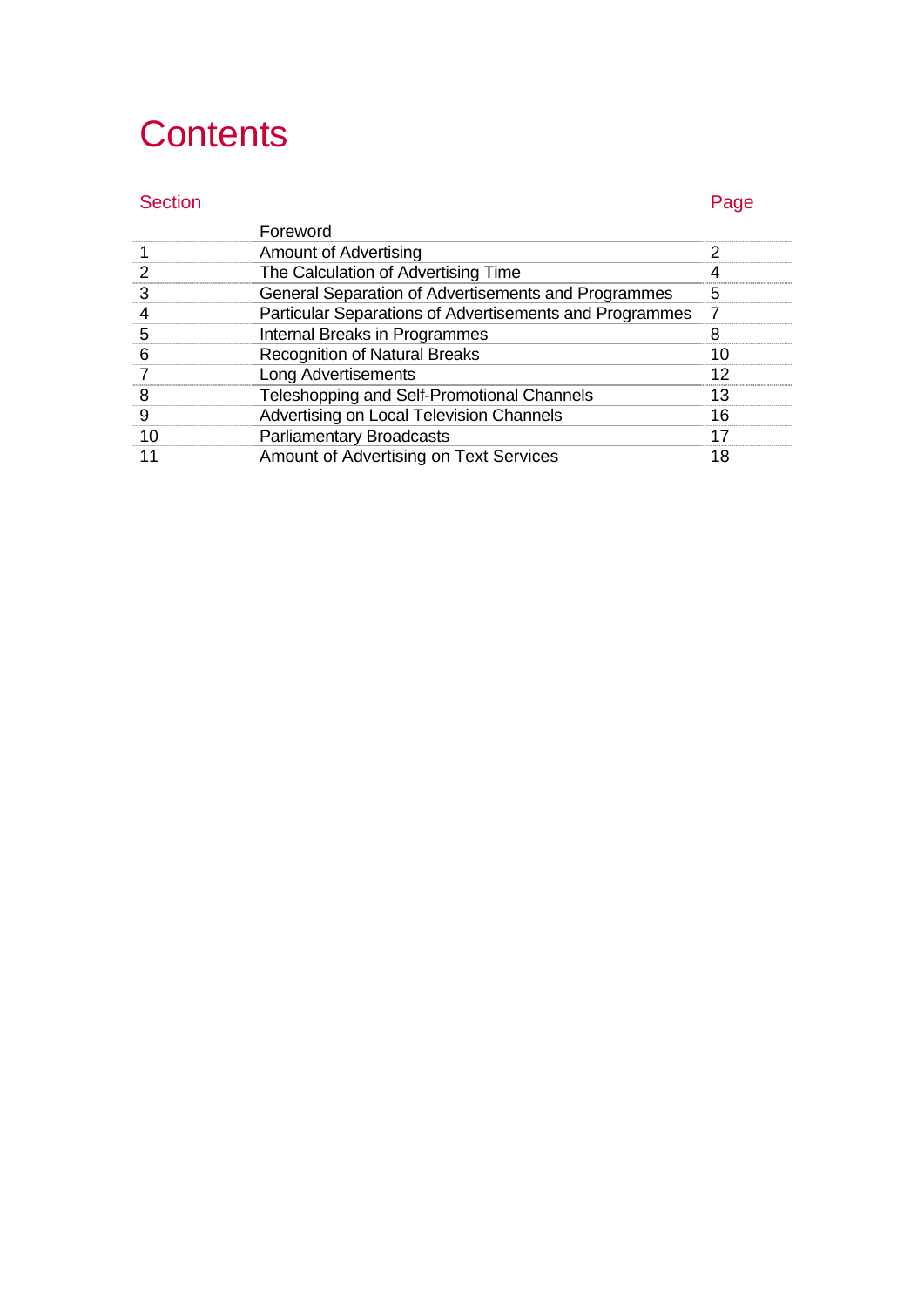#### **FOREWORD**

- (a) This document sets out the rules that Ofcom requires television broadcasters licensed by it to observe on the amount, scheduling and presentation of advertising. Standards for the content of television advertising are administered by the *Advertising Standards Authority (ASA)* [www.asa.org.uk].
- (b) Section 322 of the Communications Act 2003 gives Ofcom the power to give directions to its licensees on these matters and this document sets out the basic regime to which these directions will refer.
- (c) These rules give effect to requirements laid down in the EU Directive on Television Broadcasting 89/552/EEC of 3 October 1989 (as amended by Directive 97/36/EC of 19 June 1997), and the 1989 Council of Europe Convention on Transfrontier Television.

The rules are of three kinds:

- (i) those which apply to all services and appear as plain text;
- (ii) those which apply only to Channel 3 (ITV and GMTV), Channel 4, Channel 5 and the 'qualifying' (ie: 'simulcast') digital services of these channels. These are identified by (A) after the rule number. (Note that the rules for Channel 4 also apply to S4C);
- (iii) those which apply only to services other than Channels 3-5 and their 'qualifying' digital services. These are identified by (B) after the rule number.
- (d) Ofcom does not believe there is a case for imposing substantially greater restrictions than those required by the EU Directive on services other than Channels 3-5. Rules in this area are principally concerned with limiting interference to programmes from too much or too frequent advertising, and with ensuring that the time set aside for advertising does not curtail excessively the time available for programmes proper. These matters relate to the quality and value to viewers of the services concerned. Ofcom does not have a remit to influence programme quality on services other than Channels 3-5; its role is confined to enforcing consumer protection standards in areas defined by the Communications Act and implementing the United Kingdom's obligations under international instruments. In the case of Channels 3-5 Ofcom's remit does extend to the quality and value these services provide to viewers and it believes that in some cases more demanding standards than those required by the Directive remain justified.
- (e) The European instruments give discretion to national authorities not to apply the requirements relating to amount and distribution of advertising to broadcasts intended solely for one EU Member State or Convention Party which may not be received, directly or indirectly, in any other such State or Party. In the case of satellite services, Ofcom will not regard a service as qualifying for consideration under this criterion unless its signal is encrypted and neither its service nor its means of decryption is marketed outside the single EU Member State or Convention Party concerned. Any licensee wishing to have any part of these Rules disapplied in relation to their service must obtain the prior approval in writing of Ofcom. Ofcom will only agree to such requests if it is satisfied that there are particular circumstances which warrant this and that to do so would not confer an unfair competitive advantage on the service concerned.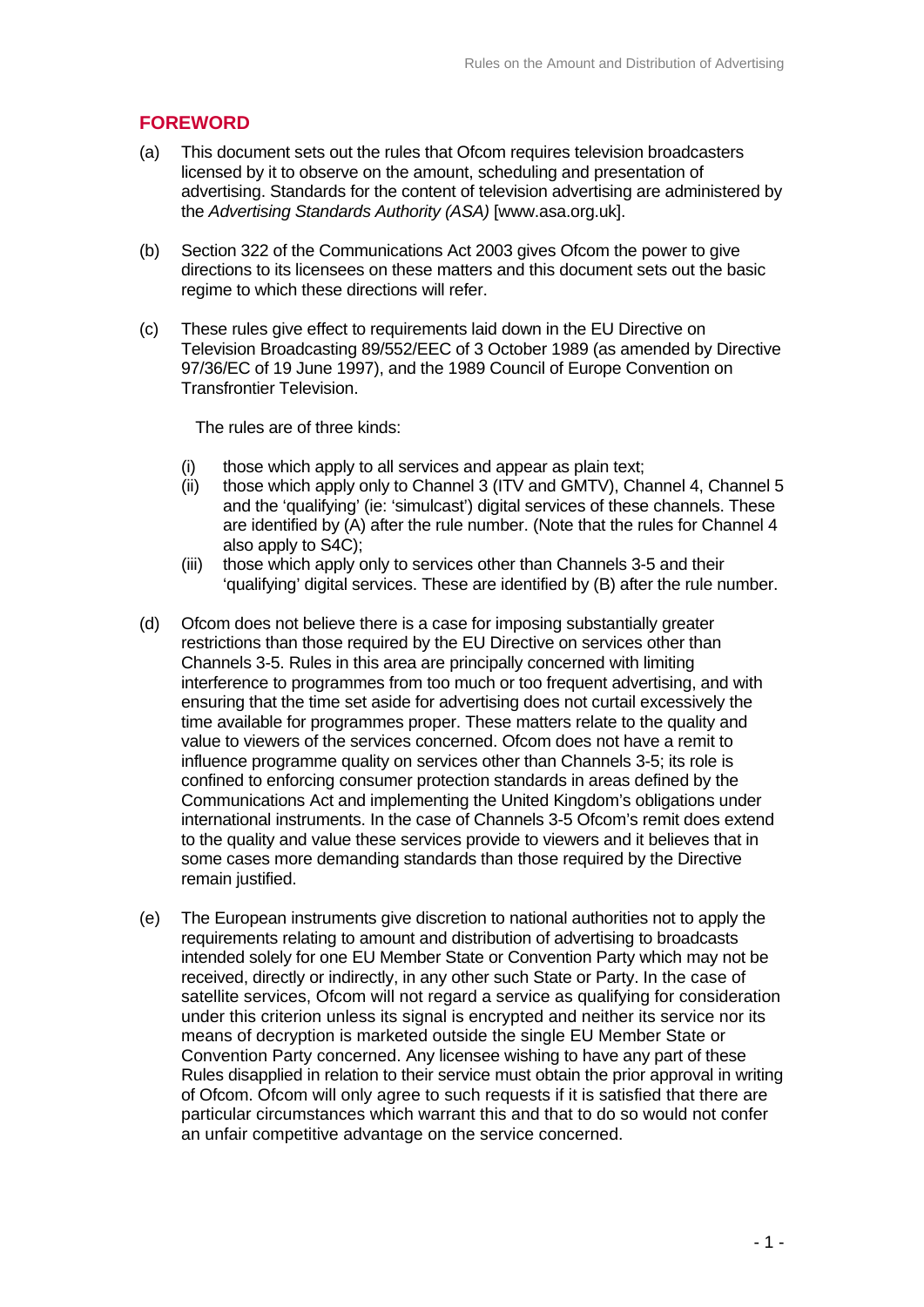#### **Section 1**

### Amount of Advertising

#### **1.1 Amount per day**

#### **(Channels 3-5 only)**

#### **1.1.1(A)**

(a) The total amount of advertising in any one day must not exceed an average of seven minutes per hour of broadcasting.

#### *NOTES:*

- *(i) Transfers of advertising entitlement from one day to another are permissible only exceptionally and where this is necessary in the interests of good programme presentation. In principle, all advertising foregone for good programme presentation reasons (for example the suspension of advertising for a Royal death, during major news stories or because the nature of the programme does not allow the full allocation to be taken, as in the case of long operas) can be recouped by transfers to other days. This will be subject to the ability to recoup within a reasonable period of time.*
- *(ii) Additionally, Ofcom may permit transfers to make good losses (including marred presentation) sustained through unforeseen human or technical failure or unavoidable interruptions in transmission. In all cases, losses should where possible be recouped in airtime of similar value. Losses of up to three and a half minutes may be reclaimed automatically and Ofcom notified of the date and time of the recoupment. Ofcom's prior permission must be sought for the recoupment of any time in excess of three and a half minutes. Where a licensee is unable for any reason to transmit any part of its service, no advertising time is earned.*
- *(iii) In no circumstances may transfers cause the hourly average on any particular day to exceed nine minutes.*
- (b) For the purposes of this rule a day's broadcasting is deemed to commence at 6am and run for the following 24 hours.
- (c) In the periods 6pm–11pm and 7am–9am the total amount of advertising must not, without Ofcom's prior permission, exceed an average of eight minutes an hour on any one day.

#### **(Other services)**

#### **1.1.2(B)**

- (a) The total amount of spot advertising in any one day must not exceed an average of nine minutes per hour (15 per cent) of broadcasting.
- (b) This may be increased by a further three minutes per hour (5 per cent) devoted to teleshopping spots, but this additional 5 per cent must not be used for other forms of spot advertising.

*NOTE:* 

 *For the requirements relating to teleshopping windows and to channels dedicated exclusively to teleshopping see Section 8, and Section 9 for the rules*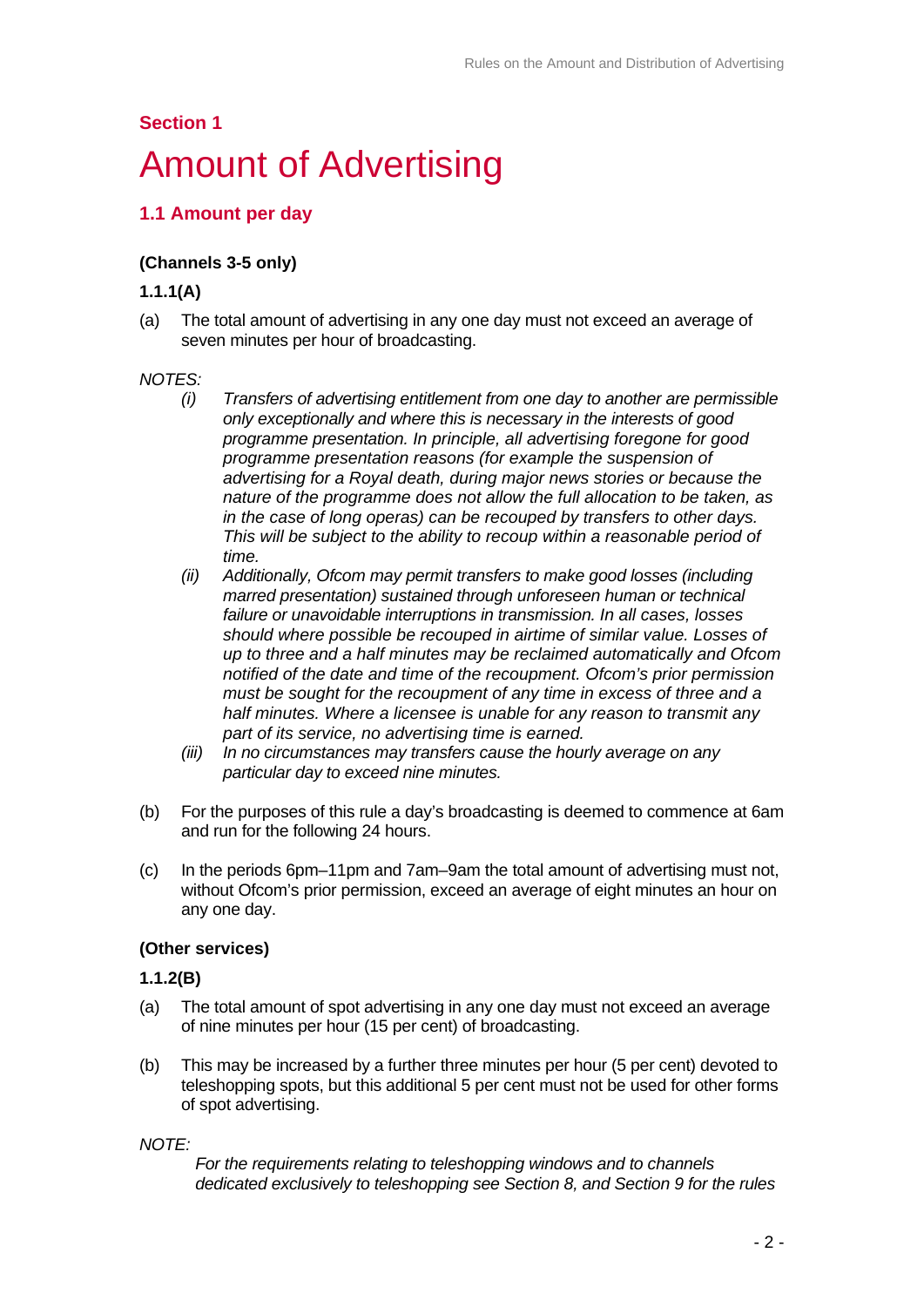*relating to extended advertising features on certain kinds of local television channels.* 

#### **1.2 Maximum amount in any one hour**

In any one clock hour there must be no more than 12 minutes of advertising spots and/or teleshopping spots. *(See Section 8 for teleshopping windows.)*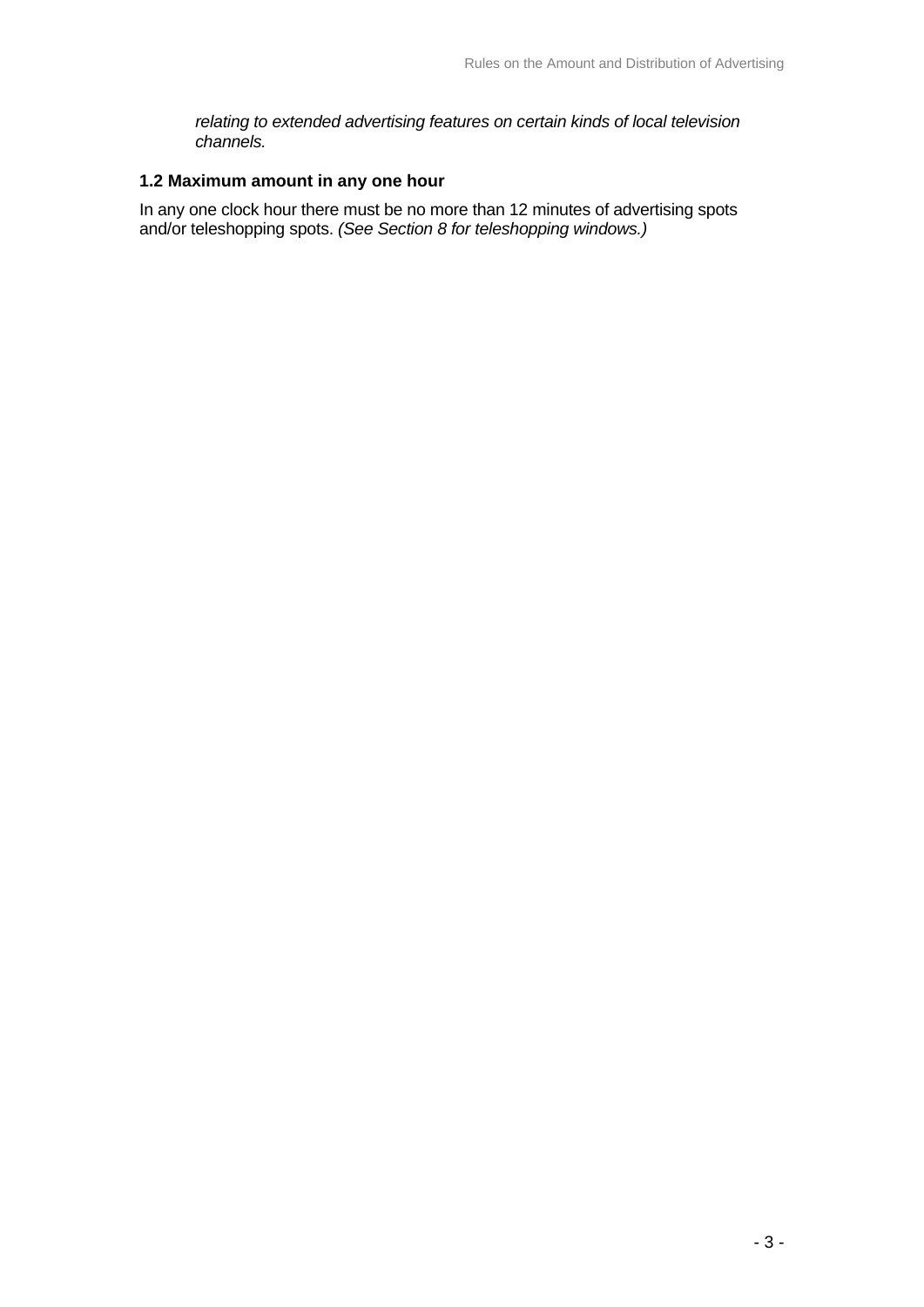### **SECTION 2**  The Calculation of Advertising Time

#### **2.1 Advertising items**

For the purposes of calculating advertising time the following are deemed to be advertising items:

- (a) all items of publicity broadcast on behalf of someone other than the licensee in breaks in or between programmes, apart from public service announcements, charity appeals broadcast free of charge, announcements required by Ofcom and information to viewers broadcast in accordance with an Ofcom requirement;
- (b) publicity by the licensees themselves except information to viewers about or in connection with programmes.

*NOTES:* 

- *(i) Publicity by licensees addressed to potential advertisers or investors will be regarded as an advertising item.*
- *(ii) Cross-promotion of programmes within Channel 3 does not count as an advertising item.*
- *(iii) On Channels 3–5 all items of publicity are taken into account for the purposes of the rules on maximum duration of centre breaks (see Section 5.6(b)).*
- *(iv) For the purposes of regulation of advertising content there is no exemption for any of the items referred to in (a) and (b) above.*
- *(v) For the rules governing the promotion of licensees' own goods and services and programme-related material, see Section 10 of the Ofcom Broadcasting Code*
- (vi) *On-air promotions of teleshopping items will count as advertising unless they form part of a general list of forthcoming programmes, the teleshopping material is not emphasised and there is no reference in the promotion to any specific products.*

#### **2.2 Intervals between programmes**

Intervals of more than five minutes between programmes do not count towards the broadcasting time from which entitlement to advertising minutage is calculated. For example, 'interludes', the transmission of slides with programme details or technical breakdowns and the like do not count as broadcasting time.

#### **(Channel 4 only)**

#### **2.3 (A) Schools programmes**

The amount of minutage that may be claimed by Channel 4 in respect of advertising forgone in connection with schools programming will be as determined by Ofcom from time to time.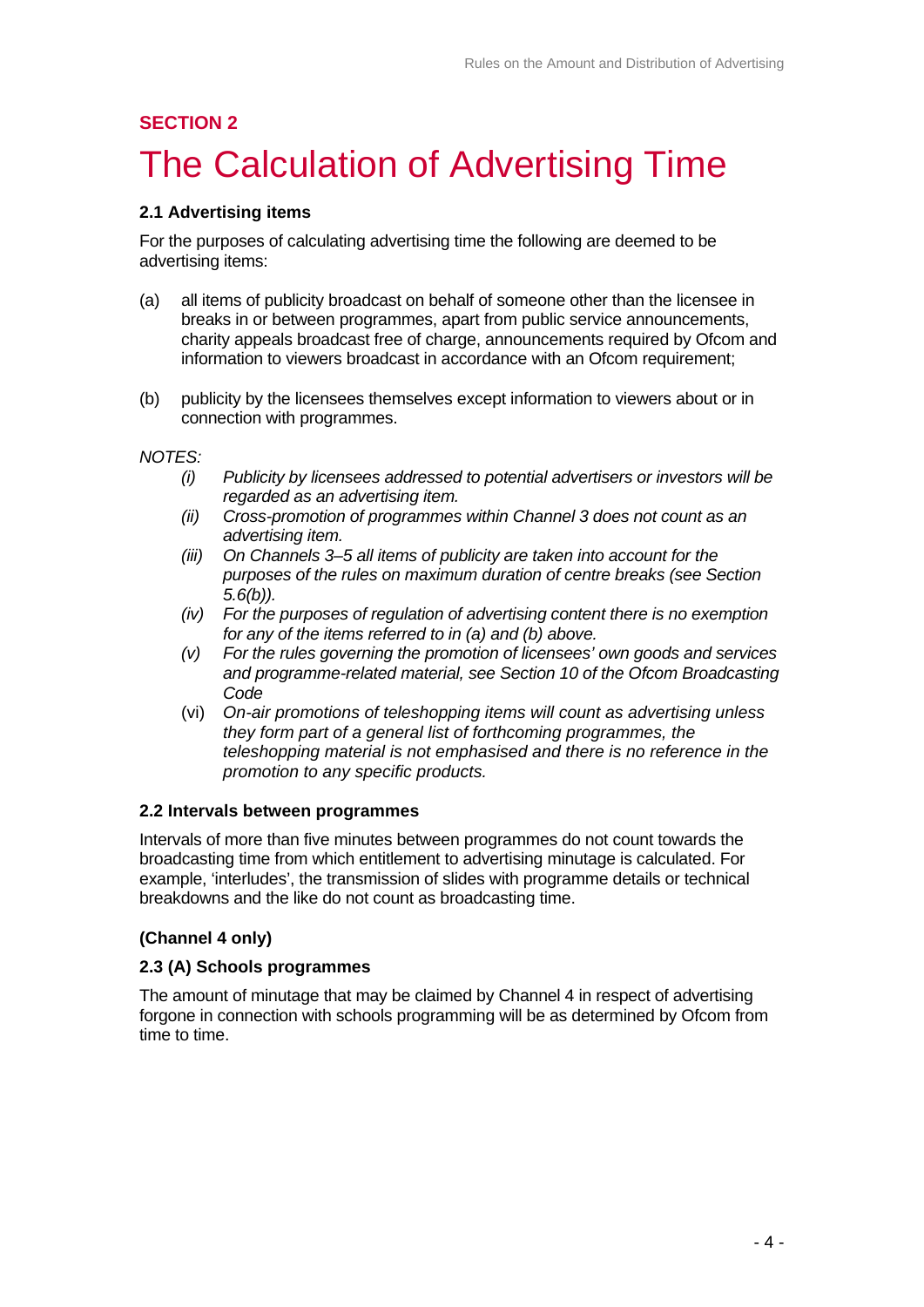# General Separation of Advertisements and Programmes

#### **3.1 Break identification**

Television advertising must be readily recognisable as such and kept quite separate from other parts of the programme service. Breaks containing advertising spots of any kind, including teleshopping spots, must be identified in vision and/or sound, for example station identifications going in and out of breaks. Teleshopping windows must be identified both in vision and in sound at both the beginning and end of the break. *(see Section 8.1.2B (iii) below).*

#### **Categories of programme carrying no advertising 3.2**

Advertisements must not be inserted in the course of any broadcast of:

- (i) a news or current affairs programme of less than half an hour scheduled duration;
- (ii) a documentary of less than half an hour scheduled duration;
- (iii) a programme for children of less than half an hour scheduled duration;
- (iv) a programme designed and broadcast for reception in schools;
- (v) a religious service or other devotional programme;
- (vi) a religious programme (other than religious services or devotional programmes which may not carry any internal advertising at all) of less than half an hour scheduled duration;
- (vii) a formal Royal ceremony or occasion;

#### *NOTE:*

*3.2(vii) means a formal ceremony or occasion of which the Sovereign or members of the British Royal Family enjoying the prefix 'Royal Highness' are the centre. It applies to occasions such as the State Opening of Parliament and Trooping the Colour.* 

(viii) a programme of live transmission of Parliamentary proceedings, including coverage of Committees, of half an hour scheduled duration or less;

#### *NOTE:*

*See Section 9 for further rules on advertising in relation to Parliamentary broadcasts.*

(ix) such other programmes as Ofcom may from time to time specify in particular or general terms, for example, programmes of a particularly harrowing or sensitive nature;

#### **(Additional for Channels 3-5)**

#### **3.2(A)**

(x) any programme of less than 20 minutes scheduled duration.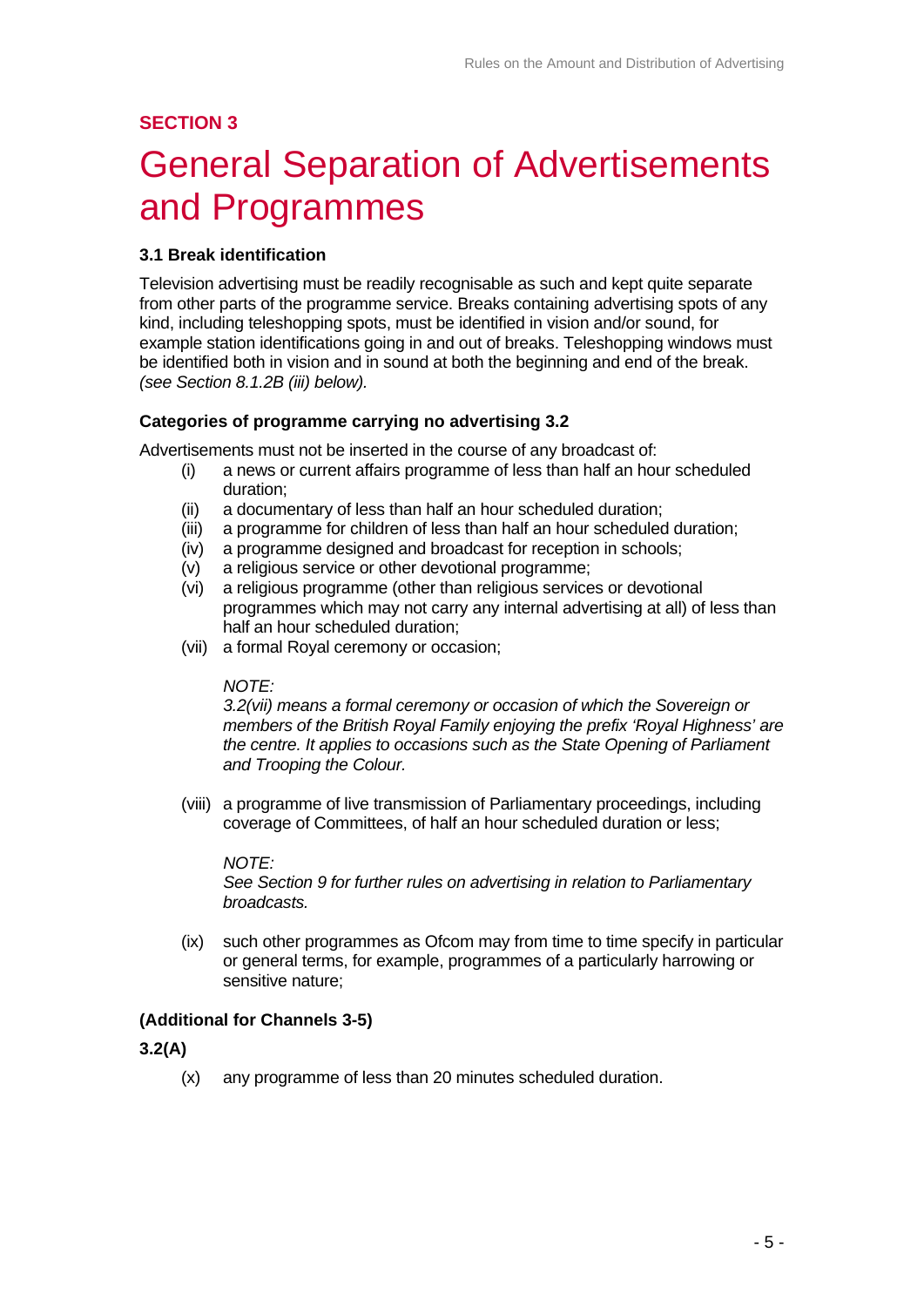#### **3.3 Buffers**

- (a) There must be a gap of at least 30 seconds between a programme in the following categories and any advertising preceding or following it:
	- (i) a religious service or other devotional programme;
	- (ii) a formal Royal ceremony or occasion as defined in Section 3.2 (vii).
- (b) No advertising may follow epilogues and other religious items that appear before a closedown.

#### **3.4 Isolated Advertising and Teleshopping Spots**

In accordance with an EU requirement breaks in programmes containing just one spot advertisement or one teleshopping spot shall remain the exception.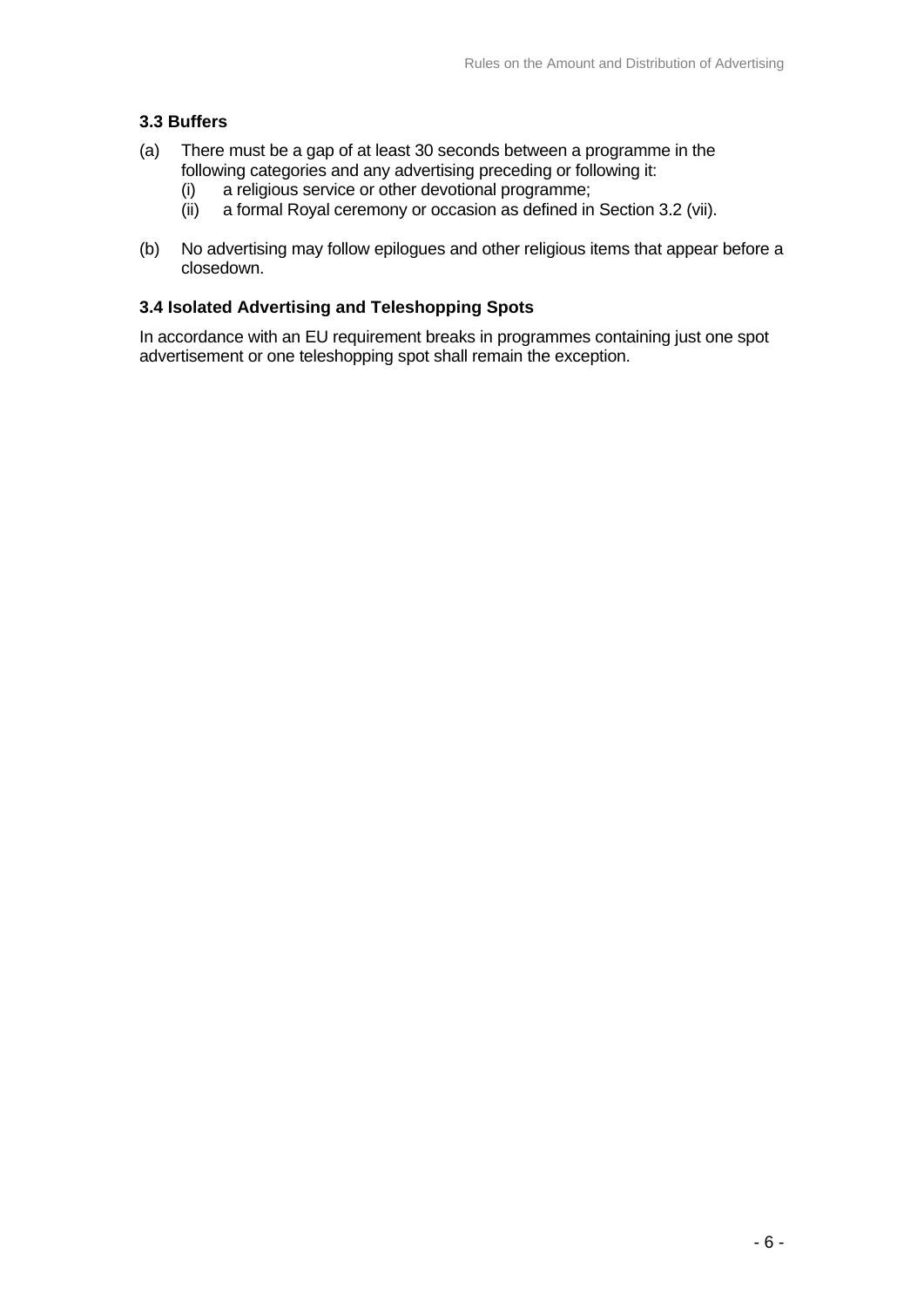# Particular Separations of Advertisements and Programmes

Standards for the content of television advertising are administered by the Advertising Standards Authority (ASA). These include rules governing particular separations of advertisements and programmes.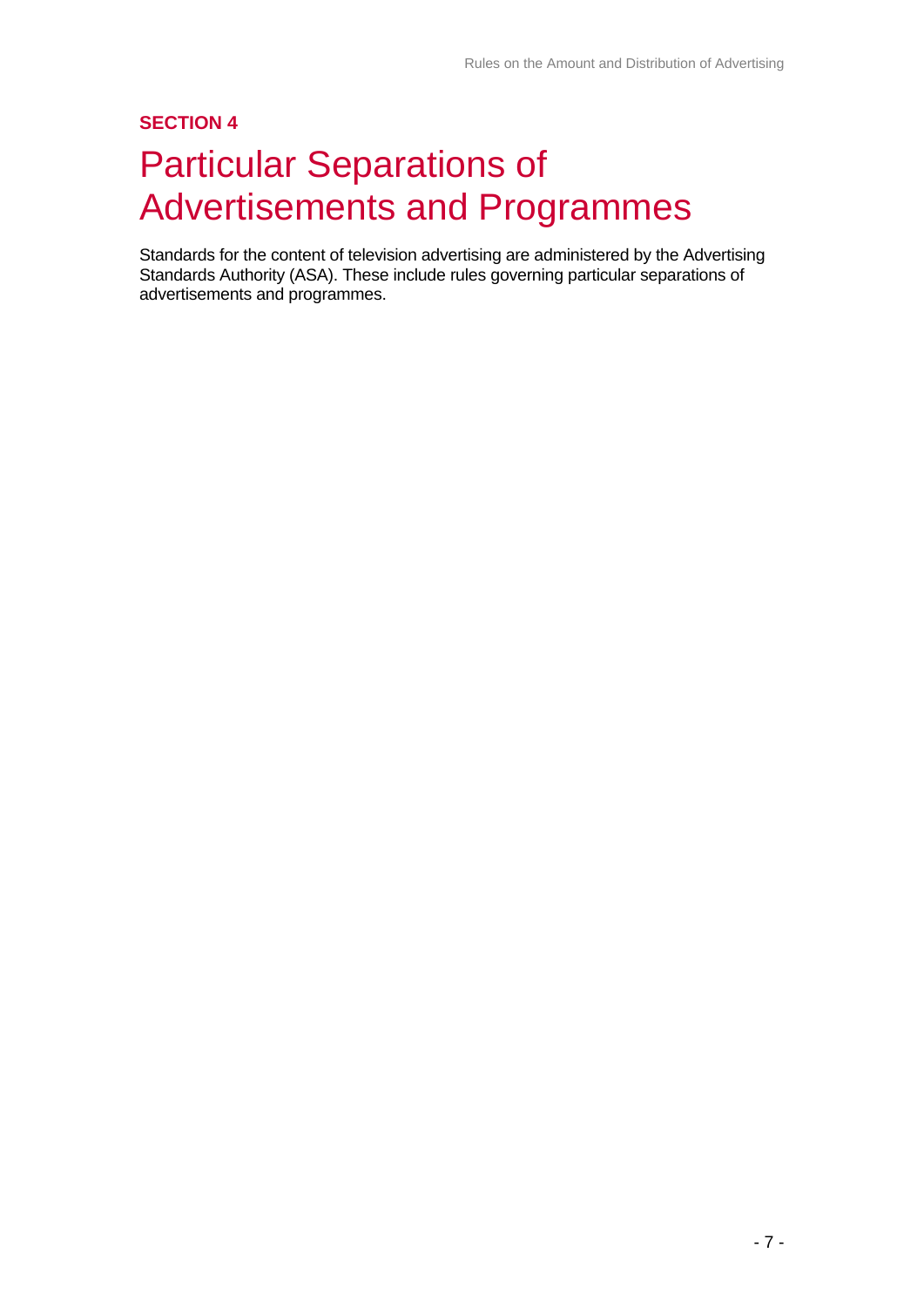# Internal Breaks in Programmes

#### **5.1 Placing of Breaks**

Breaks within programmes may be taken only at a point where some interruption in continuity would, in any case, occur (even if there were no advertising) and such natural breaks must not damage the integrity or value of the programme in which they occur.

*NOTE: More detailed guidance on natural breaks is given in Section 6.* 

#### **5.2 Programmes with 'Autonomous Parts'**

In programmes made up of autonomous parts (for example magazine format programmes) breaks may be taken only in between the separate parts.

#### **5.3 Events containing Intervals**

In sports programmes and in coverage of similarly structured events or performances containing intervals, breaks may be taken only in the intervals.

#### **5.4 Period Between Breaks**

In the case of programmes other than those referred to in 5.2 and 5.3 above, a period of at least 20 minutes should normally elapse between each successive internal break. A slightly shorter interval is acceptable only where the interests of viewers would be better served by taking a break earlier (for example to fit in with a particularly suitable interruption of continuity). However, in such cases the programme must not contain more internal breaks than would be permissible by strict application of the 20-minute minimum separation principle.

#### **5.5 Films**

Feature films and films made for television (excluding series, serials, light entertainment and documentaries) must not carry an internal break if their scheduled duration is 45 minutes or less. Taking their scheduled duration as a whole, longer films may be interrupted once for each complete period of 45 minutes with a further break if scheduled duration is at least 20 minutes longer than two or more complete periods of 45 minutes. Thus:

films of 45 minutes or less no breaks: between 46 and 89 minutes one break: between 90 and 109 minutes two breaks; between 110 and 135 minutes three breaks; between 136 and 180 minutes four breaks: between 181 and 225 minutes five breaks, etc.

#### **(Additional for Channels 3-5)**

#### **5.6 (A) Internal Breaks on Channels 3–5**

(a) In programmes of up to 20 minutes duration - no breaks.

#### *NOTE 1*

The normal use of internal breaks in longer programmes should be as follows:

- (i) in programmes of 21- 44 minutes duration one break
- (ii) in programmes of 45-59 minutes duration two breaks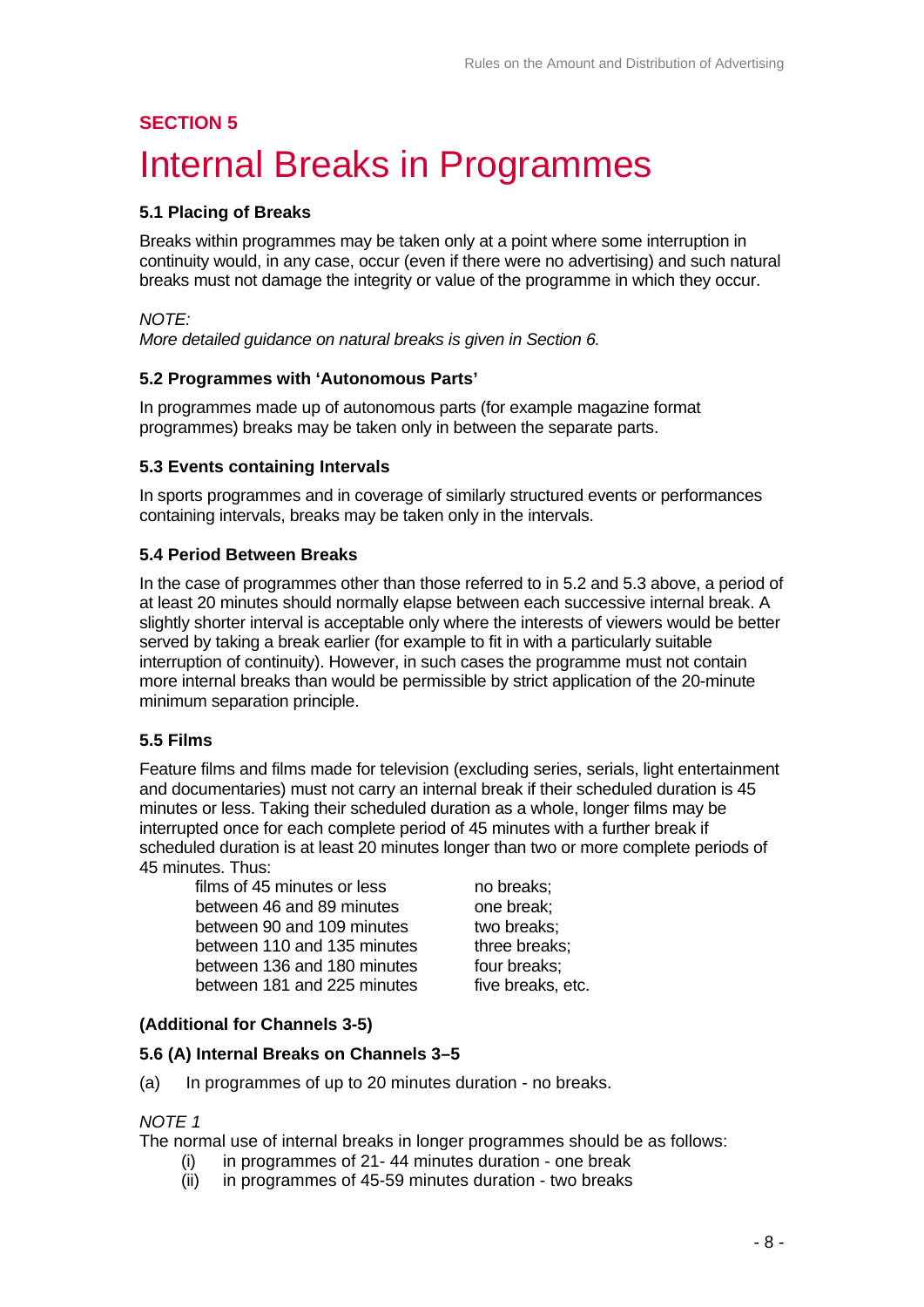- (iii) in programmes of 60-89 minutes duration three breaks
- (iv) in programmes of 90-119 minutes duration four breaks
- (v) in programmes of 120-149 minutes duration five breaks

#### *NOTE 2*

*When inserting additional breaks in existing programmes licensees should take particular note of Section 6 following when selecting a 'natural break' point.*

- (b) The maximum duration of any break within a programme is three minutes fifty seconds, of which no more than three and a half minutes may be advertising<sup>[1](#page-10-0)</sup>.
- (c) Ofcom may permit departures from the normal requirements in 5.6(a) if it is satisfied that these are justified for programming reasons.
- (d) Limited departures from the pattern in 5.6(a) are also permissible in the case of coverage of certain sporting and similarly structured events where there are frequent natural breaks of brief duration. The distribution of advertising in such intervals must, however, have regard to the interests of good programme presentation. It will often be preferable for some intervals not to carry advertising.

<span id="page-10-0"></span>  $1$  Amended July 2006. See paras 7.61-7.69 of Statement in relation to Review of Cross-Promotion Rules dated 9 May 2006: <http://www.ofcom.org.uk/consult/condocs/promotion/statement/statement.pdf>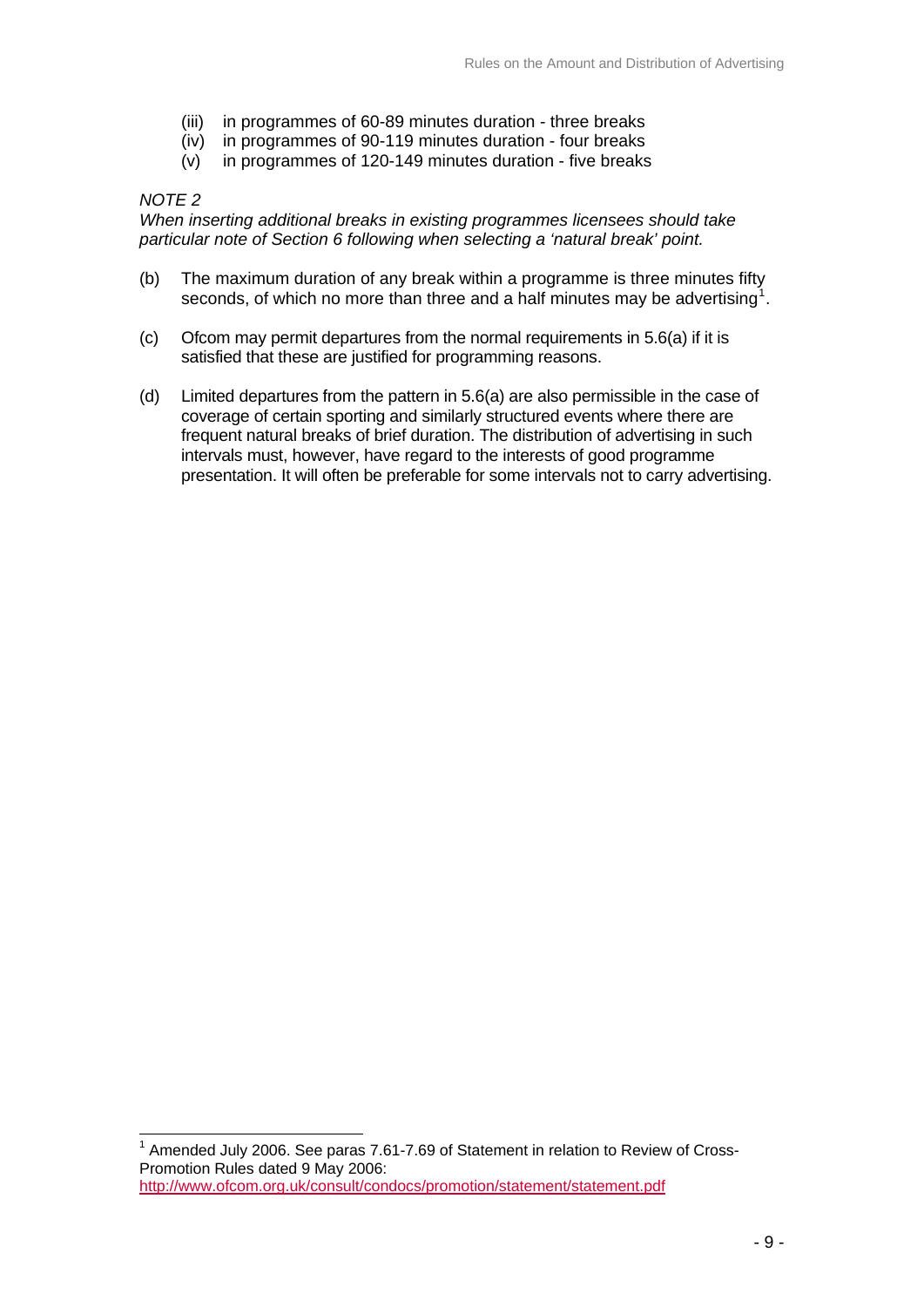### **SECTION 6**  Recognition of Natural Breaks

#### **6.1 Definition**

For the purposes of these rules a 'natural break' is defined as a point at which some interruption in programme continuity would in any case occur were the programme not to be interrupted by advertising. Rule 5.1 requires that such natural breaks must not damage the integrity or value of the programme in which they occur. The following guidance applies to the interpretation of these requirements. The rules in this Section apply to the placing of all breaks, whether or not they contain advertising.

#### **6.2 Drama and Situation Comedy**

A break may be taken only when:

- (i) there is a clearly marked and dramatically significant lapse of time in the action, or
- (ii) there is a complete change of scene, with a significant break in the continuity of action, or

#### **6.3 Documentaries and Discussion Programmes**

A break may be taken only when:

- (i) there is a change of topic, or
- (ii) there is a change of exposition, or
- (iii) at the end of any filmed inserts used in live documentaries, or
- (iv) new participants in a discussion programme are introduced.

#### **6.4 Light Entertainment**

A break may be taken only at the end of an act or at the end of a sequence.

#### **6.5 Music**

A break may normally be taken only at the end of a musical composition, a set, or between the acts of an extended musical work. Breaks may not be taken between movements of a symphonic or similar work, nor between segments of a series of pieces usually heard as a continuous performance.

#### **6.6 Children's Programmes**

Depending on the composition of the programmes, the same rules as for drama and light entertainment apply.

#### **6.7 Sport**

- (a) Breaks may be taken during intermissions of the particular sport being televised for example half time, between races, between innings, etc.
- (b) In live coverage of long continuous events breaks may be taken at points where the focus of coverage shifts from one point to another of the event for example after a resume of the current placings in a race and before refocusing on a particular section of the race. Breaks may also be taken adjacent to cut-away discussion or background film insert sequences.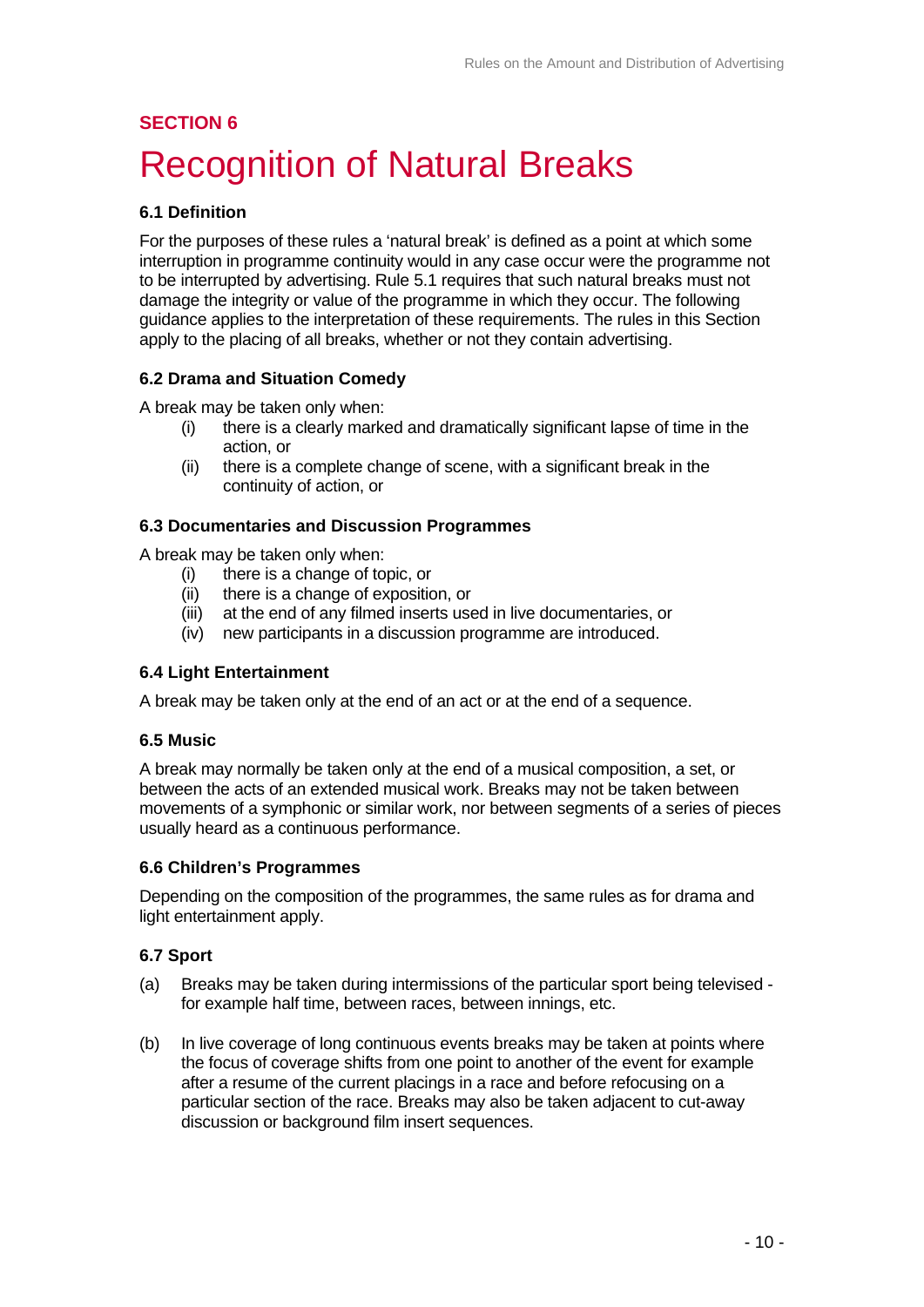(c) Where edited recorded sport programmes are shown, break points should be selected to avoid creating the impression that some part of the event for example a round in a boxing match - has been omitted to accommodate advertising.

#### **6.8 Outside broadcasts other than Sport**

Breaks may be taken where the commentator finishes discussing one item in the programme and moves to another - for example exhibitions, displays etc.

#### **6.9 Programmes with Prizes**

A break may be taken at the point where one competitor leaves the scene and before a new competitor is introduced. Where there is no change of competitor, a break may occur at the end of one complete round of questions.

#### **6.10 Acquired Programmes**

Licensees should note that in programmes acquired from overseas pre-existing breaks may be taken only where this does not conflict with Rule 5.4.

#### **6.11 Relays of Overseas Broadcasts**

Where an Ofcom licensee relays a live programme feed from an overseas broadcaster, the break pattern of the originating broadcaster may be taken. Where advertising inserted by the originating broadcaster is also taken, the Ofcom licensee is responsible for ensuring that he has the ability to block or otherwise replace the transmission of any material that does not comply with Ofcom Codes and rules.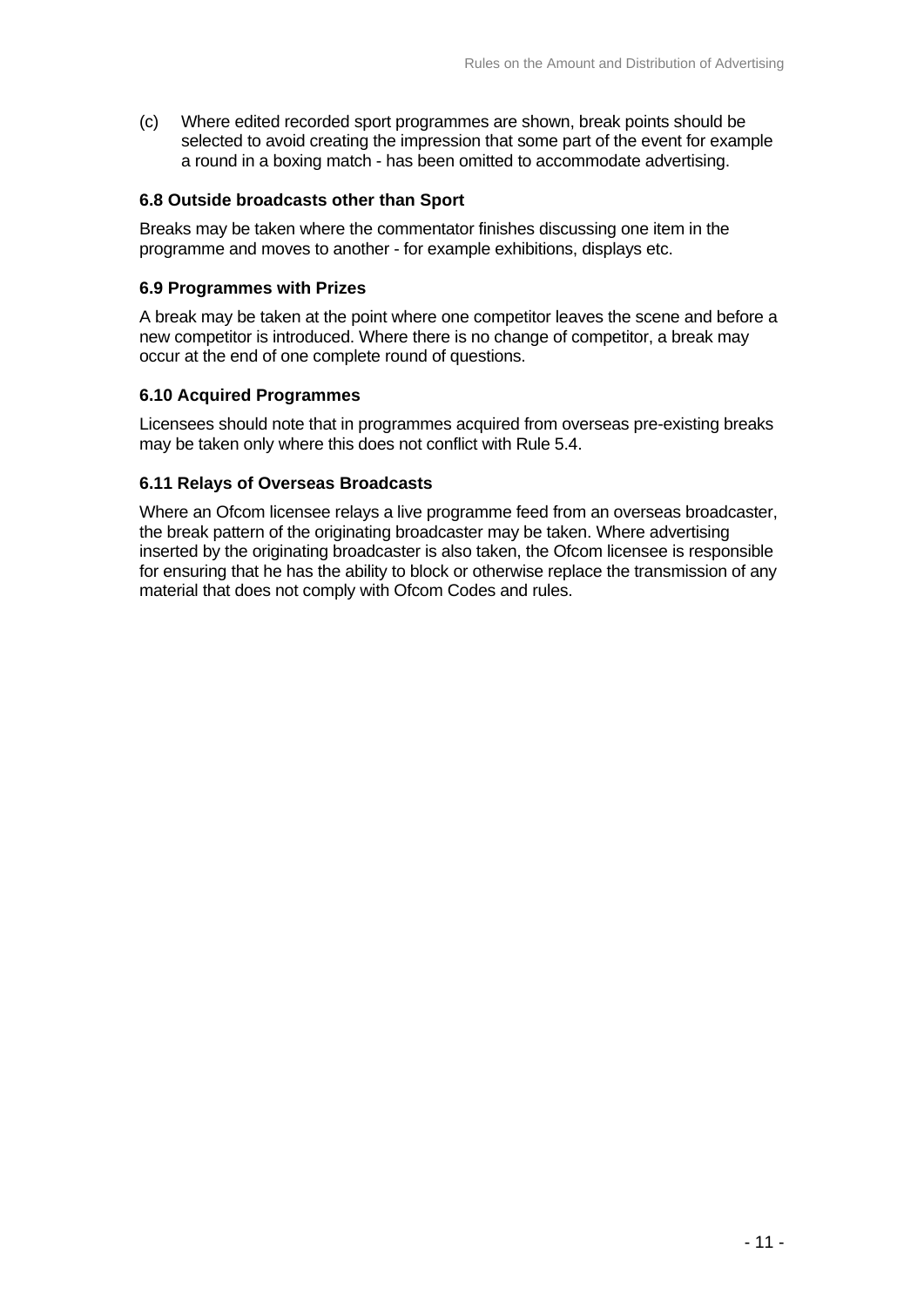### Long Advertisements

#### **7.1 Identification of Long Advertisements**

- 7.1.1 Any advertisement that lasts longer than one minute should be particularly carefully assessed to ensure that there is no risk of confusion with programme material.
- 7.1.2 Except where the style makes it is fully apparent that it is an advertisement, any advertisement which lasts more than a minute must be flagged as such (for example by superimposed text) at the beginning, and at the end (if its character as an advertisement is not clearly established at the end).
- 7.1.3 Where an advertisement adopts a programme style (for example documentary, studio interview, cookery demonstration) there must in addition be a five second reminder to viewers of its advertising nature in every full minute of duration and a three second reminder in any part minute over 20 seconds.

#### *NOTE:*

*7.1.3 does not apply to material on dedicated teleshopping or self-promotional channels (see Section 8) or where the presence in the schedule of an extended advertising feature such as a teleshopping 'window' (see Section 8.1.2) is separately identified to viewers in programme information and published listings. In this case it will be sufficient for its commercial purpose to be identified by optical and acoustic means at the beginning and end of each item.* 

7.1.4 Licensees are reminded that the BCAP Advertising Code forbids advertisements to refer to themselves as 'programmes'.

#### **(Channel 3 – 5 only)**

#### **7.2(A) Long Advertisements on Channels 3 – 5**

- (a) Without Ofcom's prior approval no advertisement may exceed seven minutes duration.
- (b) Airtime for advertisements of three and a half to seven minutes duration must be drawn wholly or principally from the same clock hour with any shortfall coming from the closest immediately adjacent clock hour.
- (c) Without Ofcom's prior approval, advertisements lasting longer than three and a half minutes must not be broadcast in the periods 6pm–11pm and 7am–9am.

#### *NOTE:*

*The requirement in Rule 7.2(A) above does not apply to advertisements, including teleshopping, broadcast between midnight and 6am in the time aggregated from the advertising allowance between those hours. (See 8.1.4 below).*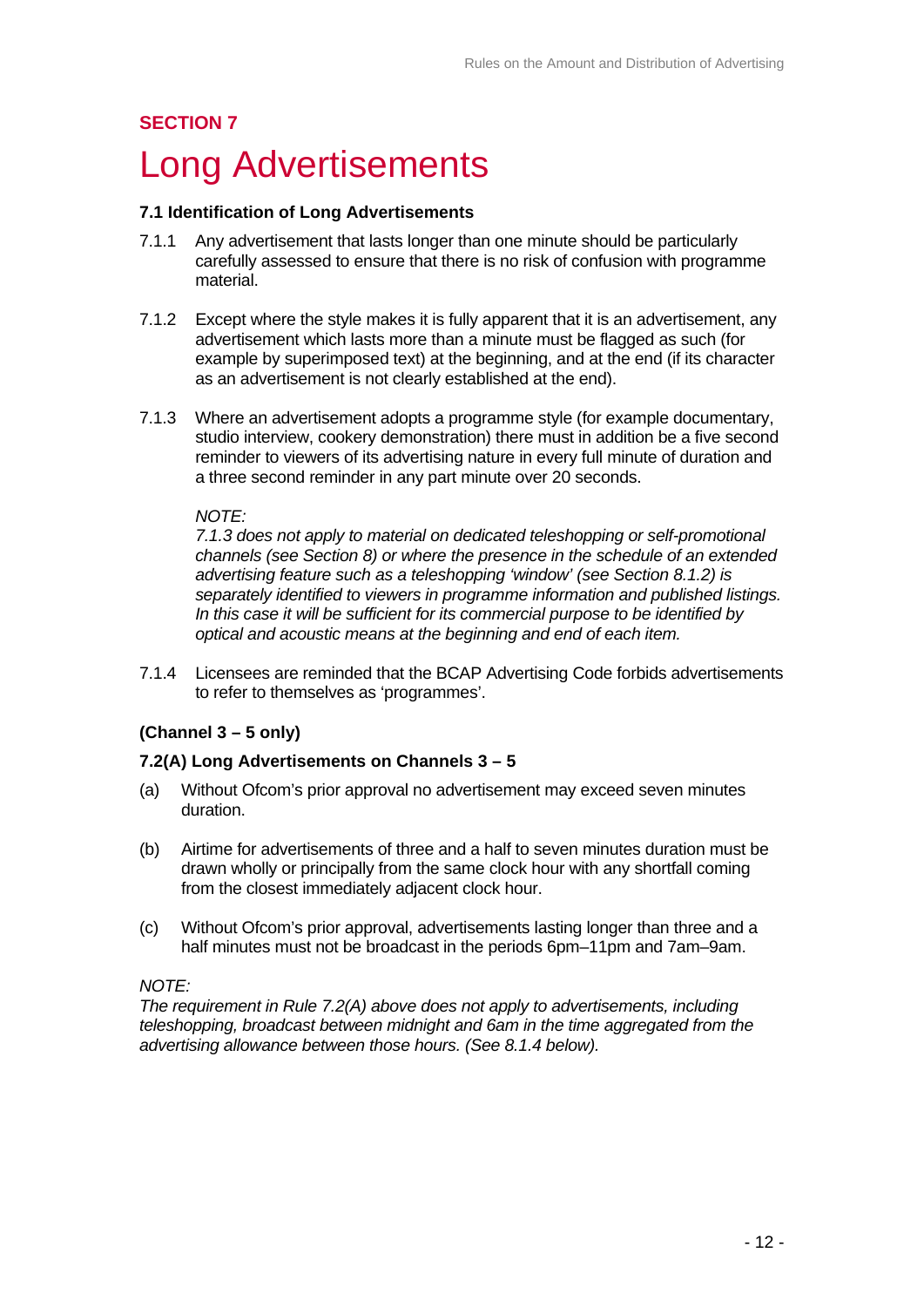# Teleshopping and Self Promotional **Channels**

#### **8.1 Teleshopping**

The EC Directives make special provision for teleshopping. Their requirements are set out in Rules 8.1.1–3 below which apply, as relevant, to channels other than Channels 3–5. Teleshopping on Channels 3–5 is dealt with in Rule 8.1.4.

- (a) Teleshopping (also known as home shopping, advertorials, infomercials, etc.) is a form of advertising involving the broadcast of direct offers to the public with a view to the supply of goods or services, including immovable property, or rights and obligations, in return for payment.
- (b) Teleshopping offers of any kind must contain the direct offer for sale to the public within the teleshopping transmission itself. Where the offer for sale is only contained elsewhere (for example in a text service) the material may not be classed as teleshopping.
- (c) For the avoidance of doubt, for the purposes of all aspects of compliance teleshopping spots and teleshopping windows are part of the service on which they appear, even when supplied by another licensee. Teleshopping spots and teleshopping windows count towards the teleshopping allocation of the service on which they appear.
- (d) Where a teleshopping service is transmitted between other services or in intervals between two parts of one service, both licensees must make it clear in sound and in vision when their respective services begin and end.
- (e) Licensees are reminded that the requirements of BCAP Advertising Code apply in full to teleshopping spots, teleshopping windows or channels devoted to teleshopping, and to any claims made in them.
- (f) Except where otherwise specified the requirements of Section 7 (Long Advertisements) apply to teleshopping material.

#### **8.1.1(B) Teleshopping Spots**

Up to 5 per cent of daily transmission time above the spot advertising maximum of 15 per cent of transmission time may be devoted to teleshopping spots. This 5 per cent may be increased by any balance of 15 per cent of transmission time not devoted to spot advertising. (See Section 1.1.2(B).)

#### **8.1.2(B) Teleshopping Windows**

Teleshopping windows are extended teleshopping features with a minimum uninterrupted duration of 15 minutes. They may be broadcast on channels not exclusively devoted to teleshopping subject to the following:

- (i) there may be no more than eight teleshopping windows per day;
- (ii) the overall duration of teleshopping windows may not exceed three hours per day;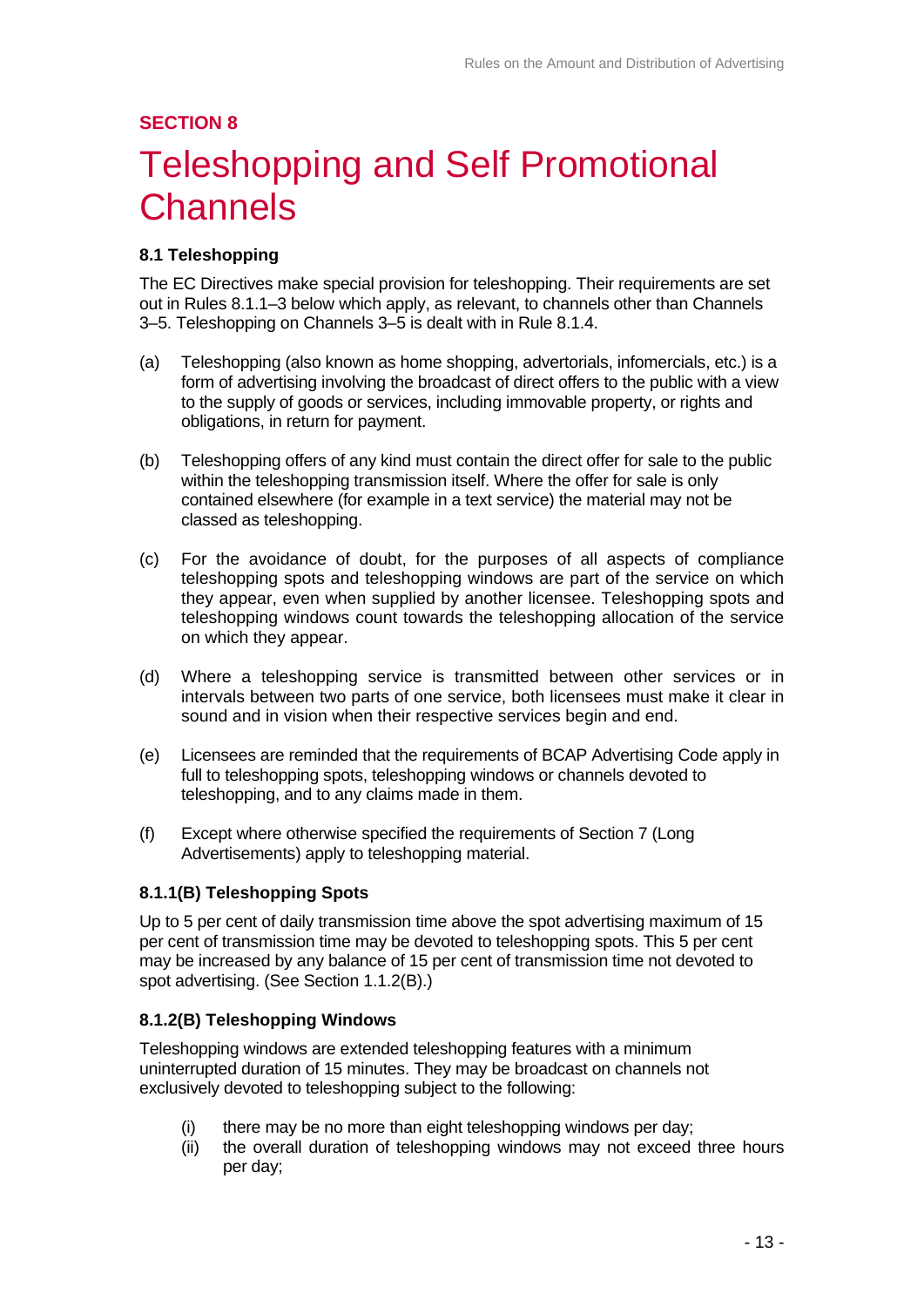- (iii) teleshopping windows of whatever length may not be interrupted by any other material, whether advertising or teleshopping spots or by editorial. Advertising and teleshopping spots may, however, be inserted between adjacent teleshopping windows.
- (iv) teleshopping windows may comprise a collection of separate teleshopping spots, provided that the window as a whole is presented as a single entity and identified as such in listings of any kind.
- (v) teleshopping windows must be identified both in vision and in sound at both the beginning and end of each window in a way which makes clear to viewers its commercial nature;
- (vi) teleshopping windows must be separately identified in published programme listings. *(See also Section 2.1 Note (vi) on promotion of teleshopping material).*

#### **Teleshopping Channels 8.1.3(B)**

- (a) Channels otherwise devoted exclusively to teleshopping may carry other forms of advertising up to the limits set out in Section 1.1.2(B).
- (b) Sections 1.2 and 8.1.2 above do not apply to such channels.

#### **Additional for Channels 3 – 5.**

#### **Teleshopping on Channels 3 – 5 8.1.4(A)**

- (a) There is no additional airtime for teleshopping on Channels 3–5. Between midnight and 6 a.m. these channels may run long-form advertisements, including teleshopping. This airtime will, however, count towards the daily maximum referred to in Section 1.1(A).
- (b) Any such advertisements exceeding 7 minutes' duration must be separately identified in published programme listings. *(See also Section 2.1 Note (vi))*
- (c) Licensees are reminded that for the purposes of Section 1.2, which implements an EU Directive requirement, any advertising other than a teleshopping feature of a minimum duration of 15 minutes will count towards the 12 minute maximum in any one clock hour.

#### **8.2(B) Self Promotional Channels**

- (a) For the purposes of these rules, self promotional activities are deemed to be a particular kind of advertising in which the broadcaster promotes its own products, services or channels.
- (b) Channels devoted exclusively to self-promotion are permitted and their selfpromotional content is not subject to the quantitative limits on advertising in these rules.
- (c) Advertising and teleshopping for other products and services on such channels are permitted up to the limits set out in Section 1.1.2(B).
- (d) Licensees are reminded that the requirements of the BCAP Advertising code apply in full to self-promotional channels and to any claims made in them.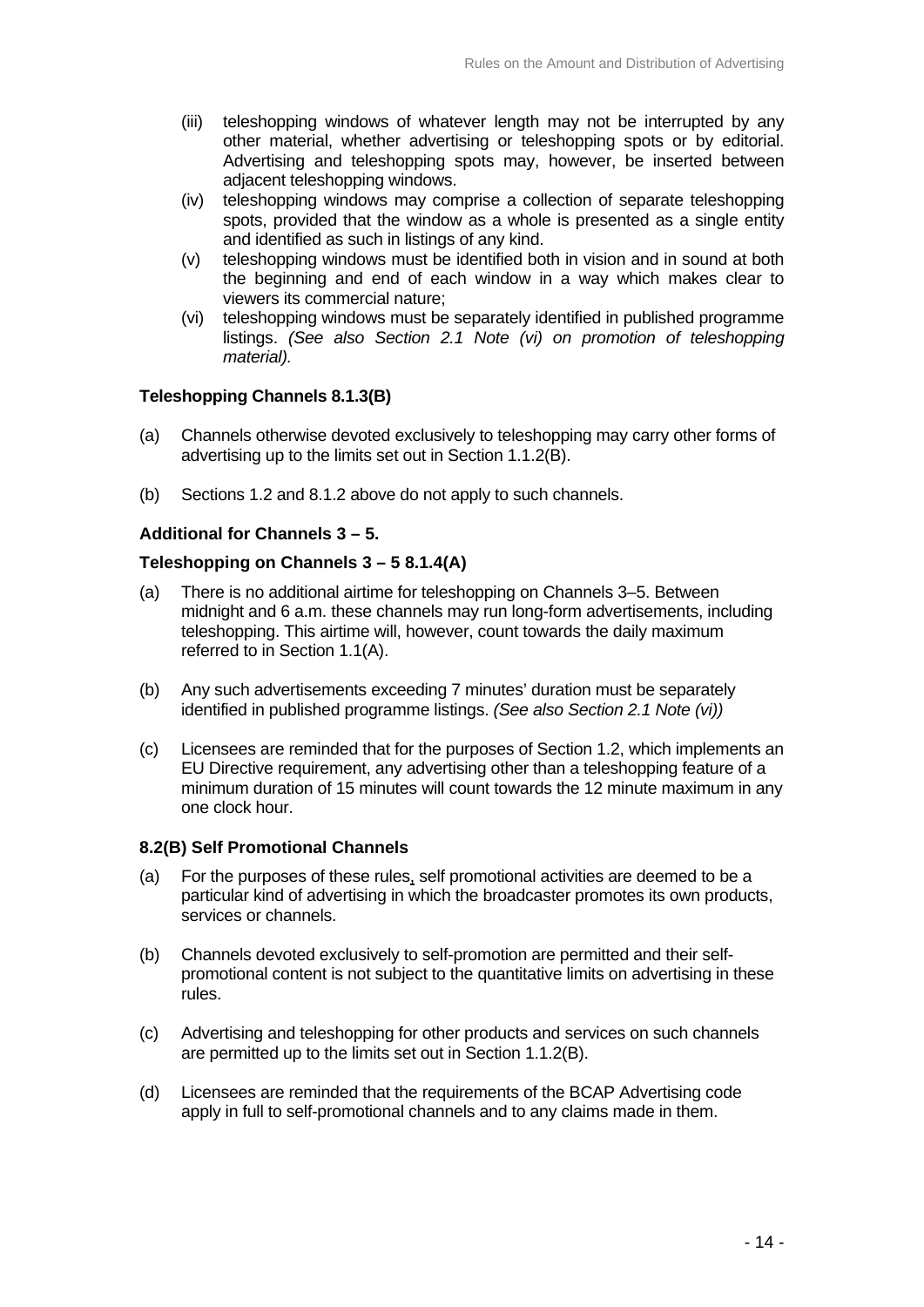#### *GENERAL NOTE:*

*For the avoidance of doubt, channels devoted exclusively to teleshopping under 8.1.3 or to self-promotion under 8.2 above may not broadcast material (other than permitted advertising and teleshopping) which does not contain direct offers to the public in the first instance or promote the broadcaster's own goods or services in the second. Neither type of channel may contain conventional programme elements such as news, sport, films, documentaries or drama, etc.*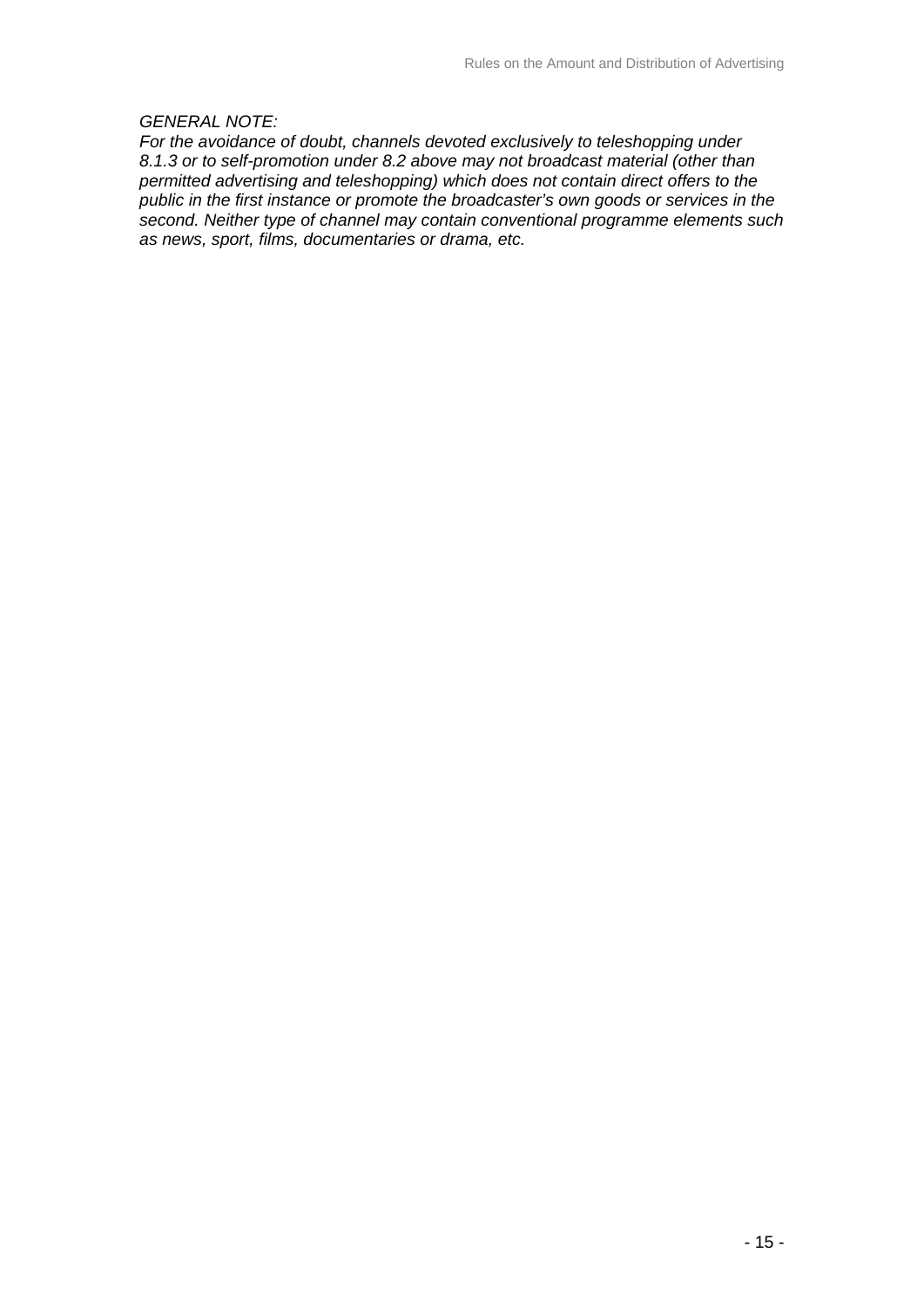# Advertising on Local Television Channels

#### **9.1(B) Definition**

For the purposes of this Section a 'local television channel' is one which regularly broadcasts programmes about the specific locality in which it is received and which:

- (i) is provided only under a single Restricted Television Service Licence or only under a single Television Licensable Content Service Licence which is distributed within contiguous cable areas served by a single head-end; and
- (ii) may not be received, directly or indirectly, in one or more other Member States of the European Union

#### *NOTE:*

*Although condition 9.1(ii) does not bear directly on whether a channel is 'local', in the ordinary sense of the word, it is a necessary one under European law if the regime in this Section is to apply to the channel concerned*

#### **9.2(B) Local Advertising Features**

Local television channels may use all or part of the airtime for teleshopping windows to which they are entitled for the purpose of broadcasting local advertising features, provided:

- (i) the advertising purpose is clearly flagged to viewers, in vision and sound, at the beginning and end of each feature;
- (ii) the features are of a minimum duration of 15 minutes and are separately identified in listings;
- (iii) a significant proportion of the content of each feature refers specifically to the locality in which it appears. This does not exclude customisation of material prepared for wider purposes but such customisation should be significant e.g. in the case of coverage of national advertisers not be confined to the addition of slides with details of local outlets but should, for example, include extended material filmed at those outlets.

 *NOTE:* 

*For the avoidance of doubt, licensees are reminded that the content of any such advertising features must comply with* the BCAP Advertising code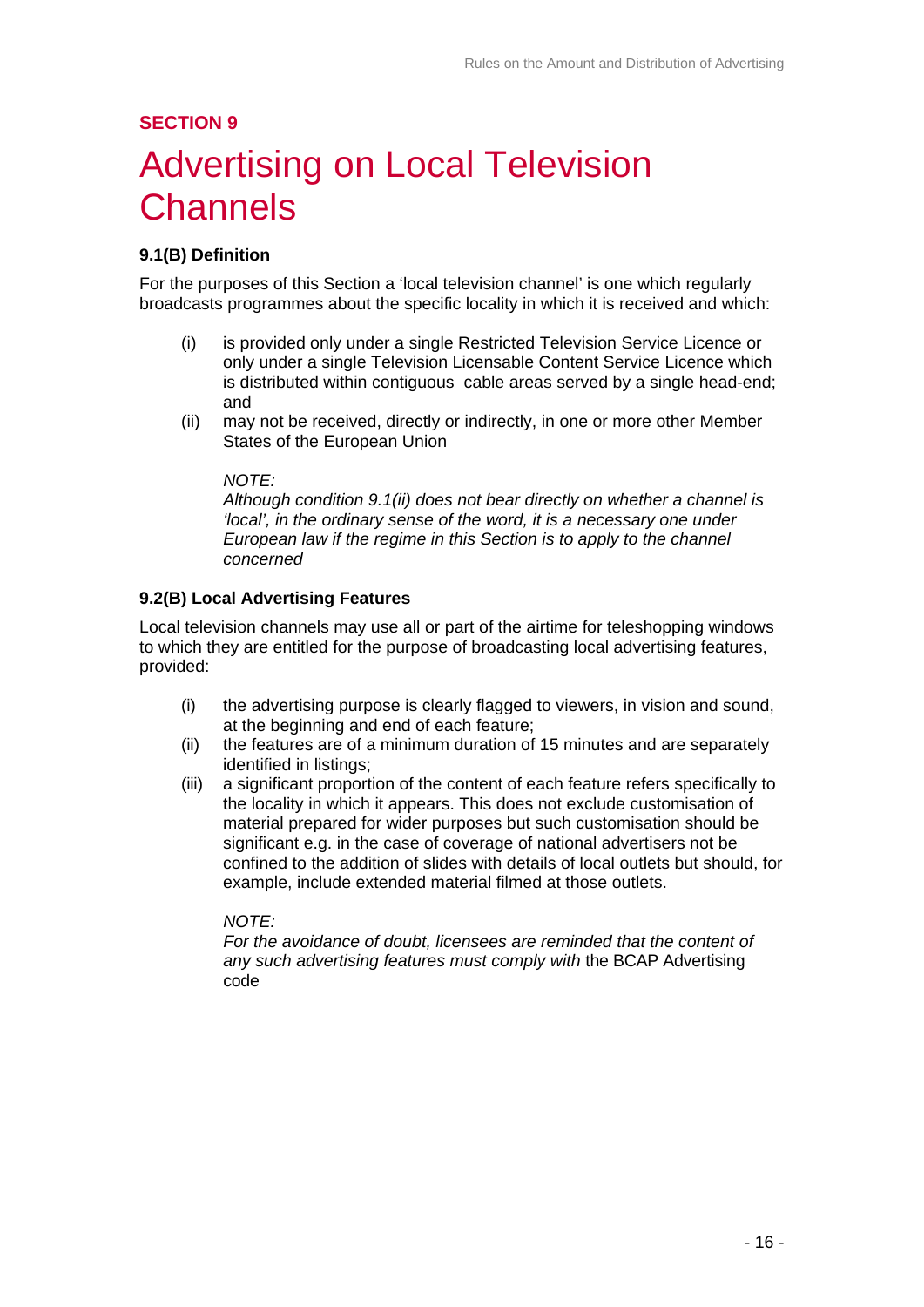### **SECTION 10**  Parliamentary Broadcasts

#### **10.1 Introduction**

This Section sets out special requirements for the handling of advertising in broadcasts of Parliamentary proceedings, which were adopted after consultation with the authorities of both Houses of Parliament.

#### *NOTE:*

*The application of these requirements to broadcasts of proceedings in other elected assemblies would need to take account of the wishes of those bodies.*

#### **10.2 Definition**

'Parliamentary proceedings' include proceedings on the floor of either House and Parliamentary Committees.

#### **10.3 Presentation**

Normal ITC rules on the amount and scheduling of advertising as set out in Sections 1 and 5 will normally apply, subject to the particular conditions noted below.

- 10.3.1 No programmes of half an hour scheduled duration or less devoted to live transmission of Parliamentary proceedings may be interrupted.
- 10.3.2 In live coverage, transition to and from the Chamber must be effected via a programme presenter in vision or sound in order to avoid excessive abruptness.
- 10.3.3 Breaks in live coverage may only be taken at natural transitional points, and programme directors/editors must be given discretion to advance, delay or cancel breaks to avoid artificial interruptions in live proceedings.
- 10.3.4 Breaks should be dropped altogether where this would be incompatible with editorial responsibility, for example in coverage of matters of great gravity or emotional sensitivity.

#### **10.4 Exclusion of certain types of advertisement**

The following categories of advertisement are not acceptable for transmission during live broadcasts of Parliamentary proceedings, or other programmes that include footage of Parliamentary proceedings other than brief news extracts:

- (i) advertisements featuring or referring to Members of Parliament, or Parliamentary parties, or with a Parliamentary setting;
- (ii) advertisements with direct and specific relevance to main items of Parliamentary coverage where these are known in advance;
- (iii) such other advertisements as Ofcom may from time to time specify in particular or general terms.

#### **10.5 Use of Programme Material**

In no circumstances may footage from Parliamentary broadcasts be used in advertisements.